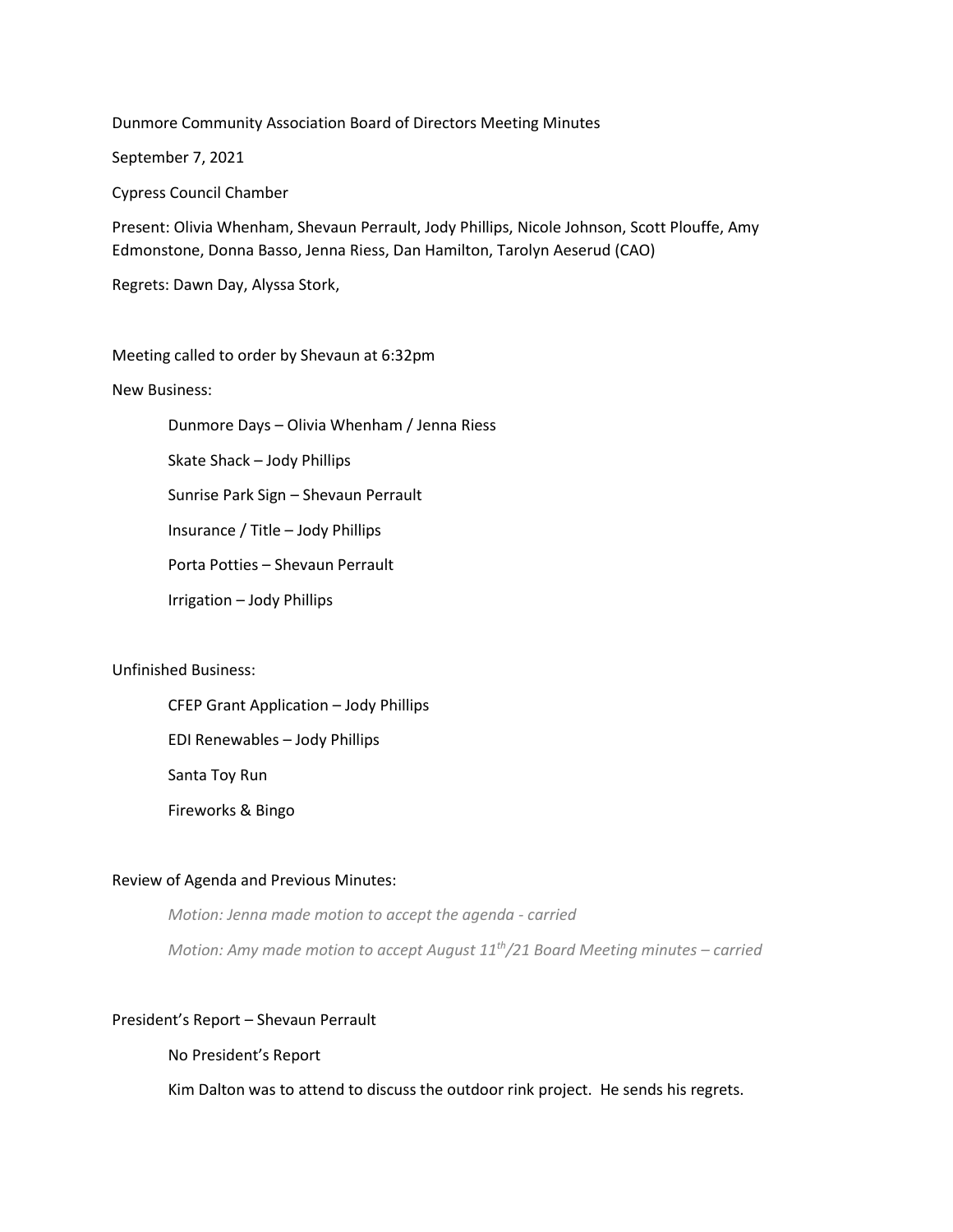## Treasurer's Report – Nicole Johnson

Current bank balance as of August 31st is \$40,211.74. There are still outstanding cheques for Dunmore Days, as well as an \$8000.00 cheque just cut for the skate shack and the window. The pre-payments made to Cypress County for the water bill are almost used up and the County will adjust the auto-payments accordingly.

*Motion: Scott made motion to accept the Treasurer's Report – carried*

## New Business:

## Dunmore Days – Jenna Riess

The total income from Dunmore Days was \$2648.50 with expenses totalling \$1529.24. Fundraising total for the event was \$1119.26. Dunmore Days was a great success though next year there will be more focus on providing entertainment and activities for the 12-16 age range.

*Motion: Donna made motion to receive information – carried* 

# Skate Shack – Jody Phillips

The DCA took possession of the skate shack on September  $1<sup>st</sup>$  from Excel Quality Sheds. It is currently sitting on the edge of the parking lot until Cypress County finishes moving the water service. Elhart's Electric has been contacted and asked to go ahead with the electrical rough-ins so when Excel returns to move the shed, they can immediately proceed with finishing the interior.

Discussion was had on ordering a liner for the rink. Due to the condition of the rink boards and the large gaps at the base, it is unlikely that the liner would last the season and may be a waste of money. Rubber from the original walkway was saved and can be re-used, but additional rubber mats will be needed for both the interior floor and a path to the rink entrance. Scott mentioned that Princess Auto has this product. Jody has another rink product that she will forward Scott so he can compare and decide which way to go.

*Motion: Jenna made motion for Jody to measure the rubber required and order it – carried*

*Motion: Amy made motion not to purchase rink liner for the 2021 winter season – carried*

Park Sign – Shevaun Perrault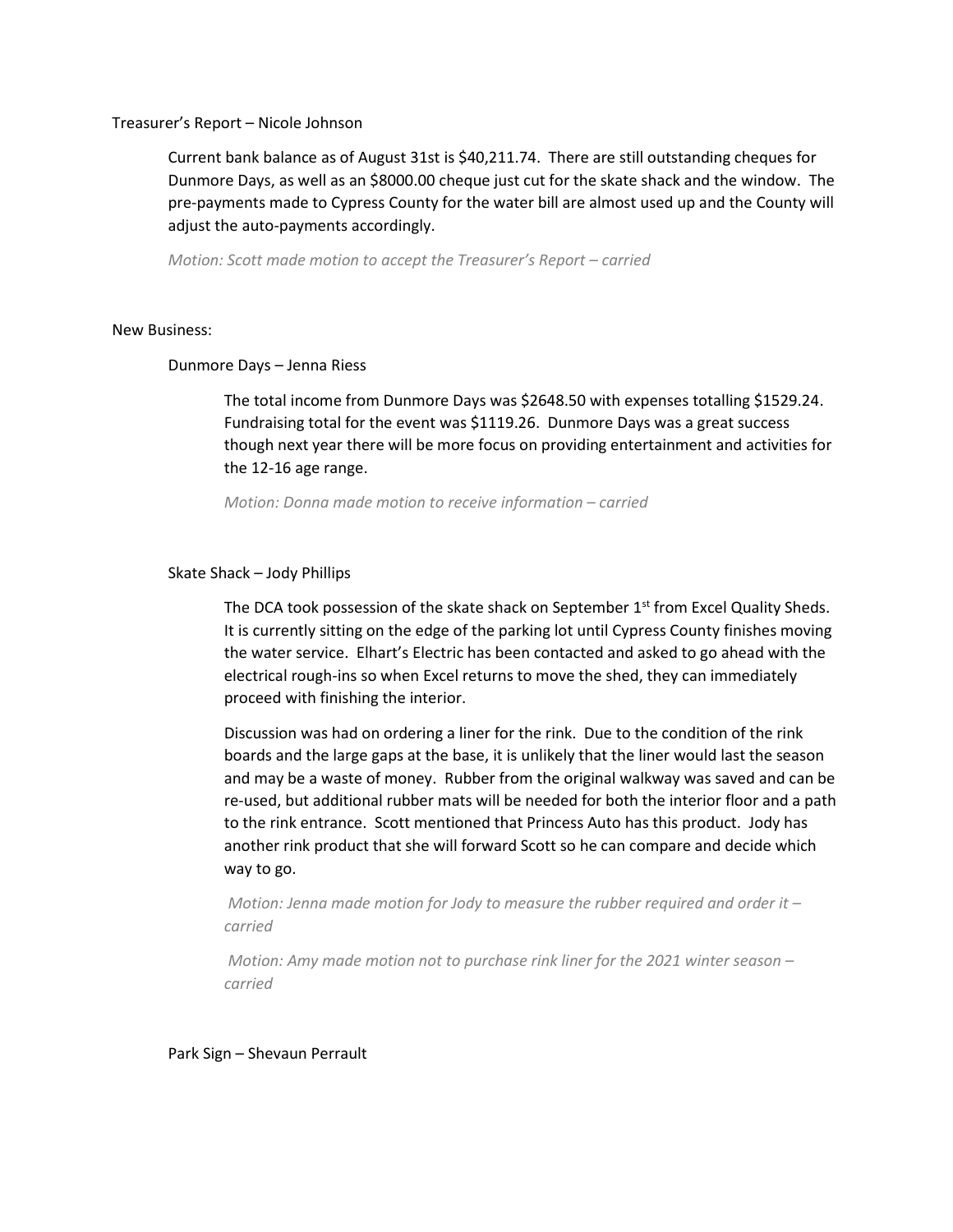Shevaun and Jody met with Form-Tech Machining Ltd. at the park to get a quote for a new Sunrise Park sign, and a donor/contributor sign. The ball-park price was \$2000 for the park name sign and we estimated around \$500 for the donor sign as it is just to be vinyl lettering on wood.

*Motion: Jody made motion to approve up to \$2800.00 for signs so if the official quote comes in under that amount Shevaun can go ahead and order them – carried*

# Insurance – Jody Phillips

Friday September 3rd Nadine Munro from Cypress County advised that the renewal application for the DCA to be an additional insured under the County's insurance was due. The form was submitted to Travis Beck the same day.

We have not heard anything back from the County about transferring the Title for the Eagleridge Park. Tarolyn advised that it takes 90-120 days for titles to transfer and there has to be a motion to Council. She advised we submit a second copy of the same form to Travis Beck designated as East Side Park so we are covered in the meantime.

*Motion: Jenna made motion that Jody resubmit a second copy of the forms for Eagleridge Park– carried*

## Port-a-Potties – Shevaun Perrault

The port-a-potties will be removed for the season at the end of September and the rentals (extra port-a-potty and sani-station) for Dunmore Days will be added to the final bill.

*Motion: Jody made motion to conclude the season contract at the end of September as planned– carried*

#### Irrigation

Elevation Landscaping will blow out the irrigation systems at the end of September. There may be an additional fee. Tarolyn advised we will receive an update on installation of the irrigation system at Sunrise Park and the ball diamond by Friday.

*Motion: Amy made motion to approve additional fee for irrigation blowout – carried* 

### Open Discussion – All

Safety Buzz – October and Christmas Events